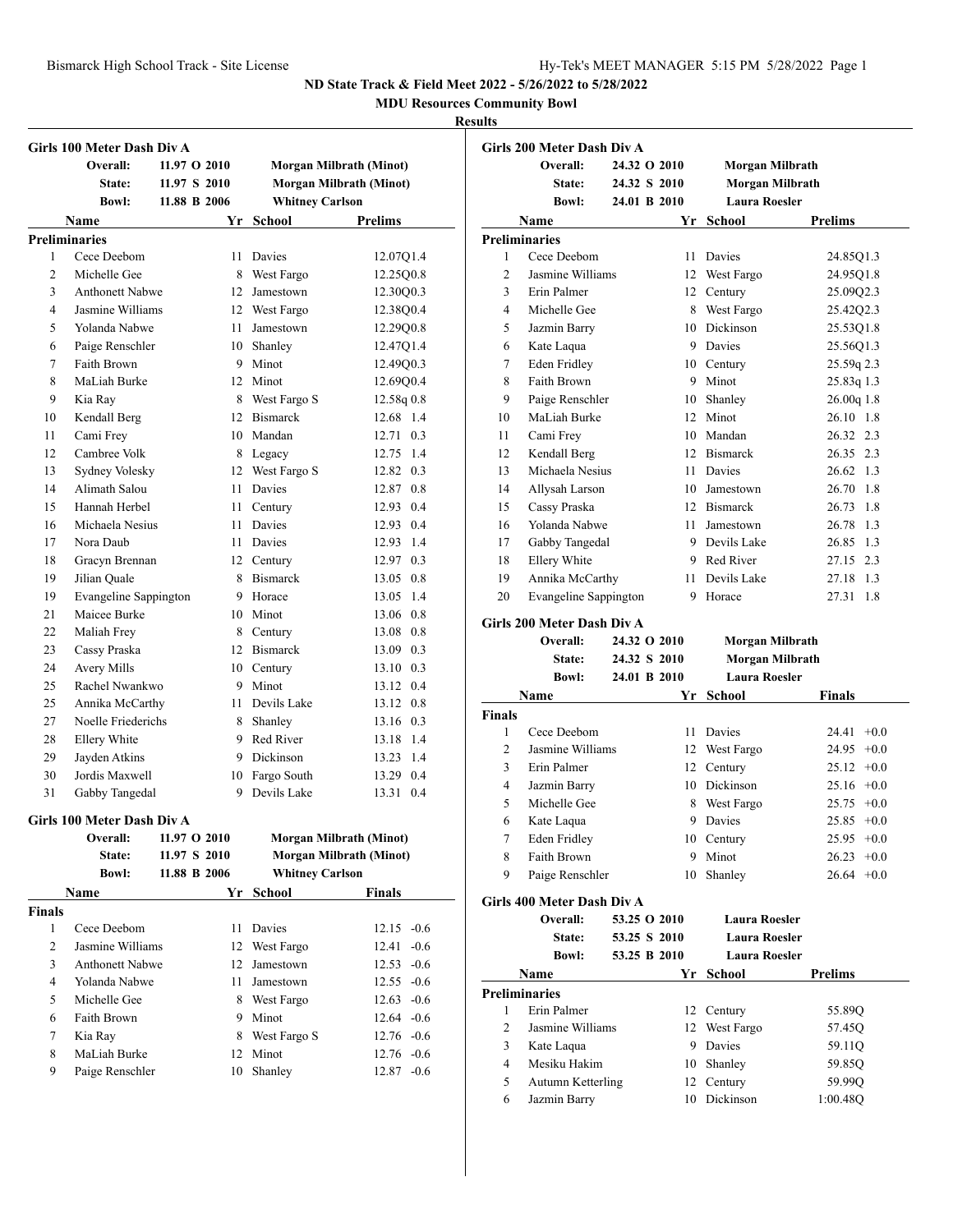**MDU Resources Community Bowl**

|                    | Preliminaries  (Girls 400 Meter Dash Div A) |                |    |                                 |                |
|--------------------|---------------------------------------------|----------------|----|---------------------------------|----------------|
|                    | Name                                        |                |    | Yr School                       | <b>Prelims</b> |
| 7                  | <b>Emily Mattern</b>                        |                | 11 | Minot                           | 1:00.25q       |
| 8                  | Avary Fitzpatrick                           |                |    | 10 West Fargo S                 | 1:00.87q       |
| 9                  | Mariah Burian                               |                |    | 9 Davies                        | 1:01.74q       |
| 10                 | Aspen Eslinger                              |                |    | 10 Legacy                       | 1:01.97        |
| 11                 | Allysah Larson                              |                |    | 10 Jamestown                    | 1:02.08        |
| 12                 | Ava Graf                                    |                |    | 10 Davies                       | 1:02.52        |
| 13                 | Clara Robin                                 |                | 9  | Shanley                         | 1:02.87        |
|                    | Girls 400 Meter Dash Div A                  |                |    |                                 |                |
|                    | Overall:                                    | 53.25 O 2010   |    | <b>Laura Roesler</b>            |                |
|                    | <b>State:</b>                               | 53.25 S 2010   |    | <b>Laura Roesler</b>            |                |
|                    | <b>Bowl:</b>                                | 53.25 B 2010   |    | <b>Laura Roesler</b>            |                |
|                    | <b>Name</b>                                 |                | Yr | School                          | Finals         |
| <b>Finals</b>      |                                             |                |    |                                 |                |
| 1                  | Erin Palmer                                 |                | 12 | Century                         | 54.91          |
| 2                  | Jasmine Williams                            |                |    | 12 West Fargo                   | 56.77          |
| 3                  | Kate Laqua                                  |                |    | 9 Davies                        | 56.95          |
| 4                  | Jazmin Barry                                |                |    | 10 Dickinson                    | 59.16          |
| 5                  | Mesiku Hakim                                |                | 10 | Shanley                         | 59.71          |
| 6                  | <b>Emily Mattern</b>                        |                |    | 11 Minot                        | 59.86          |
| 7                  | <b>Autumn Ketterling</b>                    |                |    | 12 Century                      | 1:00.17        |
| 8                  | Mariah Burian                               |                |    | 9 Davies                        | 1:01.29        |
| 9                  | Avary Fitzpatrick                           |                | 10 | West Fargo S                    | 1:02.00        |
|                    |                                             |                |    |                                 |                |
|                    | Girls 800 Meter Run Div A<br>Overall:       | 2:10.78 O 2008 |    | <b>Laura Roesler</b>            |                |
|                    | State:                                      | 2:10.78 S 2008 |    | <b>Laura Roesler</b>            |                |
|                    | <b>Bowl:</b>                                | 2:10.78 B 2008 |    | <b>Laura Roesler</b>            |                |
|                    | <b>Name</b>                                 |                |    |                                 |                |
|                    |                                             |                |    | Yr School                       | Finals         |
| <b>Finals</b><br>1 | Erin Palmer                                 |                |    |                                 | 2:15.87        |
| 2                  | Acey Elkins                                 |                |    | 12 Century<br>11 Mandan         | 2:17.26        |
| 3                  |                                             |                |    | 10 Red River                    |                |
| 4                  | Jocelyn Schiller                            |                |    | 12 Davies                       | 2:18.35        |
| 5                  | Hailey Bjerke<br>Anna Lien                  |                |    |                                 | 2:18.82        |
| 6                  | Greta Goven                                 |                |    | 12 Fargo North<br>9 Valley City | 2:19.65        |
| 7                  | Lauren Dosch                                |                |    | 11 Red River                    | 2:20.68        |
| 8                  |                                             |                |    |                                 | 2:21.12        |
|                    | Eva Selensky                                |                | 9  | St. Mary's                      | 2:21.29        |
| 9                  | Eleni Lovgren                               |                | 12 | Williston                       | 2:21.78        |
| 10                 | Morgan Hartze                               |                | 10 | Red River                       | 2:22.92        |
| 11                 | Kylie Wald                                  |                | 11 | St. Mary's                      | 2:23.13        |
| 12                 | Elle Sondag                                 |                | 12 | Fargo North                     | 2:23.46        |
| 13                 | <b>Brenna Barnick</b>                       |                | 12 | Davies                          | 2:23.58        |
| 14                 | Brenna White                                |                | 12 | West Fargo                      | 2:23.99        |
| 15                 | Olivia Beschorner                           |                | 11 | West Fargo S                    | 2:24.22        |
| 16                 | Reagan Berg                                 |                | 10 | Valley City                     | 2:24.84        |
| 17                 | Taya Fettig                                 |                | 9  | <b>Bismarck</b>                 | 2:25.48        |
| 18                 | Abigail Eberle                              |                | 10 | St. Mary's                      | 2:27.57        |
| 19                 | Hallie Nash                                 |                | 9  | Minot                           | 2:29.45        |
| 20                 | Bayla Weigel                                |                | 10 | Bismarck                        | 2:31.55        |
|                    |                                             |                |    |                                 |                |

|                  | Girls 1600 Meter Run Div A        |                 |          |                            |                      |
|------------------|-----------------------------------|-----------------|----------|----------------------------|----------------------|
|                  | Overall:                          | 4:44.44 O 1993  |          | <b>Becki Wells</b>         |                      |
|                  | <b>State:</b>                     | 4:44.44 S 1993  |          | <b>Becki Wells</b>         |                      |
|                  | <b>Bowl:</b>                      | 4:53.76 B 2016  |          | <b>Karly Ackley</b>        |                      |
|                  | Name                              |                 | Yr       | <b>School</b>              | Finals               |
| <b>Finals</b>    |                                   |                 |          |                            |                      |
| 1                | Anna Lien                         |                 | 12       | Fargo North                | 5:09.66              |
| 2                | Eleni Lovgren                     |                 |          | 12 Williston               | 5:13.82              |
| 3                | Acey Elkins                       |                 | 11       | Mandan                     | 5:14.86              |
| 4                | Jocelyn Schiller                  |                 |          | 10 Red River               | 5:15.56              |
| 5                | Eva Selensky                      |                 | 9.       | St. Mary's                 | 5:17.43              |
| 6                | Jaelyn Ogle                       |                 | 11       | Watford City               | 5:17.64              |
| 7                | Bayla Weigel                      |                 |          | 10 Bismarck                | 5:17.70              |
| 8                | Elle Sondag                       |                 |          | 12 Fargo North             | 5:17.75              |
| 9                | Reagan Berg                       |                 |          | 10 Valley City             | 5:18.22              |
| 10               | Lauren Dosch                      |                 | 11       | Red River                  | 5:21.81              |
| 11               | Kinley Steckler                   |                 |          | 8 Davies                   | 5:25.57              |
| 12               | Hallie Nash                       |                 |          | 9 Minot                    | 5:26.63              |
| 13               | Cierra Bornemann                  |                 |          | 10 Davies                  | 5:28.41              |
| 14               | Greta Goven                       |                 |          | 9 Valley City              | 5:28.50              |
| 15               | Kylie Wald                        |                 | 11 -     | St. Mary's                 | 5:28.78              |
| 16               | Brooklyn Herrick                  |                 | 8        | Horace                     | 5:29.77              |
| 17               | Taya Fettig                       |                 |          | 9 Bismarck                 | 5:29.90              |
| 18               | Sierra Watterud                   |                 |          | 12 Williston               | 5:32.86              |
| 19               | Anna Bernhardt                    |                 | 12       | Shanley                    | 5:32.90              |
| $20\,$           | Abigail Eberle                    |                 | 10       | St. Mary's                 | 5:33.43              |
|                  | Girls 3200 Meter Run Div A        |                 |          |                            |                      |
|                  | Overall:                          | 10:32.86 O 2016 |          | <b>Karly Ackley</b>        |                      |
|                  | <b>State:</b>                     | 10:32.86 S 2016 |          | <b>Karly Ackley</b>        |                      |
|                  | <b>Bowl:</b>                      | 10:32.86 B 2016 |          | <b>Karly Ackley</b>        |                      |
|                  | Name                              |                 | Yr       | <b>School</b>              | <b>Finals</b>        |
| <b>Finals</b>    |                                   |                 |          |                            |                      |
| $\mathbf{1}$     | Eleni Lovgren                     |                 | 12       | Williston                  | 11:08.99             |
| 2                | Jaelyn Ogle                       |                 | 11       | Watford City               | 11:18.62             |
| 3                | Bayla Weigel                      |                 |          | 10 Bismarck                | 11:28.00             |
| 4                | Elle Sondag                       |                 | 12       | Fargo North                | 11:31.84             |
| 5                | Acey Elkins                       |                 | 11       | Mandan                     | 11:40.49             |
| 6                | Anna Bernhardt                    |                 | 12       | Shanley                    | 11:44.17             |
| $\boldsymbol{7}$ | Reagan Berg                       |                 |          | 10 Valley City             | 11:47.83             |
| 8                | Kinley Steckler                   |                 |          | 8 Davies                   | 11:48.85             |
| 9                | <b>Brooklyn Herrick</b>           |                 | 8        | Horace                     | 11:51.76             |
| 10               | Kaelyn Berg                       |                 | 12       | West Fargo                 | 11:57.48             |
| 11               | Sierra Watterud                   |                 | 12       | Williston                  | 11:59.31             |
| 12               | Greta Goven                       |                 | 9.       | Valley City                | 12:00.49             |
| 13               | Leila Gregoire                    |                 | 8.       | Dickinson                  | 12:07.23             |
| 14               | Cambree Moss                      |                 |          | Williston                  | 12:07.27             |
| 15               | Cierra Bornemann                  |                 |          | 10 Davies                  | 12:09.13             |
| 16               | Scout Ulrickson                   |                 |          | Minot                      |                      |
| 17               | Zoe Reichenberger                 |                 | 8<br>10  | <b>Bismarck</b>            | 12:20.73<br>12:25.37 |
| 18               |                                   |                 |          |                            |                      |
|                  |                                   |                 |          |                            |                      |
| 19               | Jordan Knudsvig<br>Olivia Heilman |                 | 11<br>10 | West Fargo<br>West Fargo S | 12:28.70<br>12:32.84 |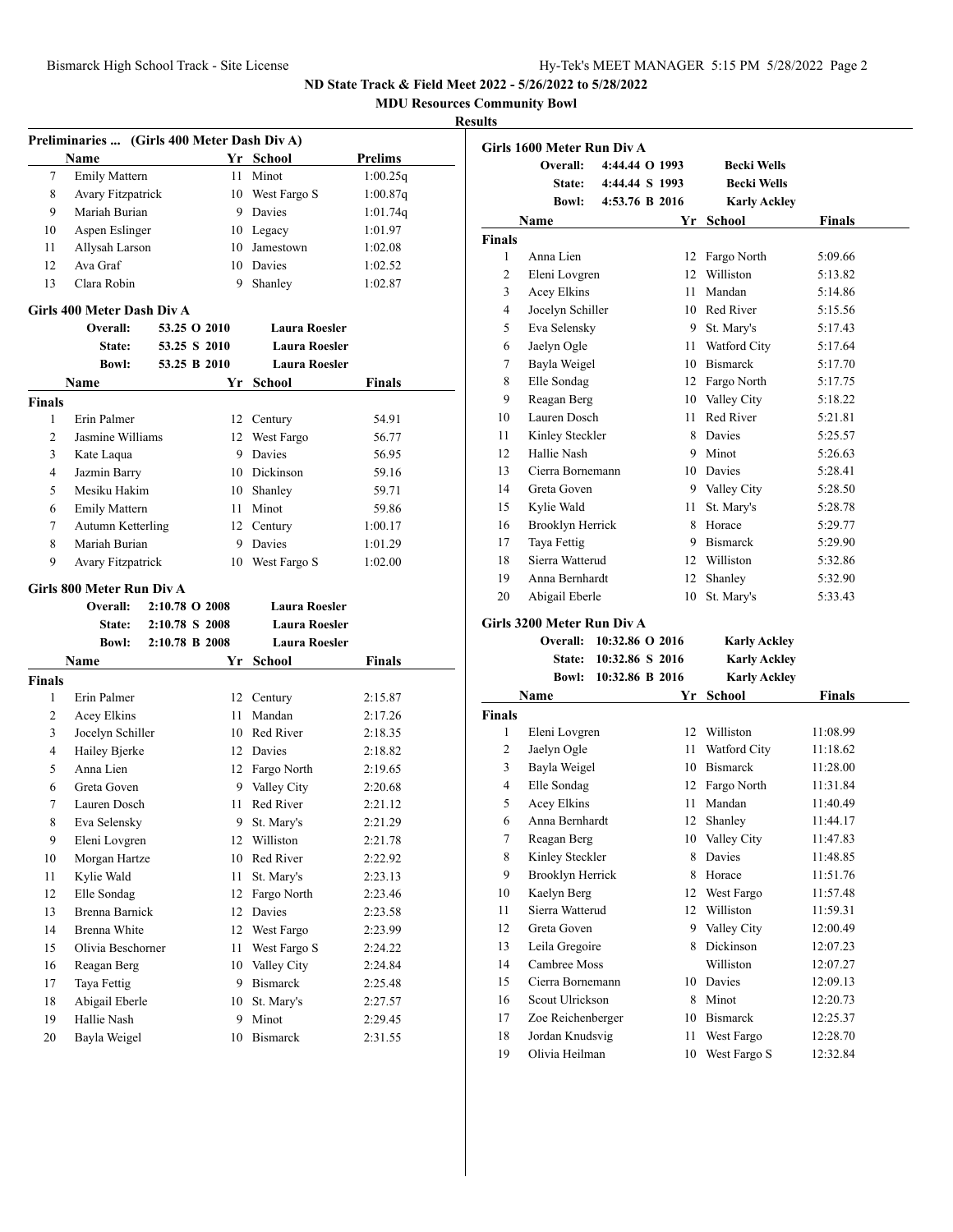**MDU Resources Community Bowl**

|                | Girls 100 Meter Hurdles Div A       |                   |                                          |                        |
|----------------|-------------------------------------|-------------------|------------------------------------------|------------------------|
|                | Overall:                            | 14.00 O 5/27/2022 | <b>Cece Deebom</b>                       |                        |
|                | State:                              | 14.00 S 5/27/2022 | <b>Cece Deebom</b>                       |                        |
|                | <b>Bowl:</b>                        | 14.00 B 5/27/2022 | <b>Cece Deebom</b>                       |                        |
|                | Name                                |                   | Yr School                                | <b>Prelims</b>         |
| 1              | <b>Preliminaries</b><br>Cece Deebom | 11                | Davies                                   |                        |
|                | Yolanda Nabwe                       | 11                |                                          | O 14.00Q1.8            |
| 2<br>3         |                                     | 12                | Jamestown<br>Mandan                      | 15.04Q1.8<br>15.09Q1.8 |
| 4              | Morgan Sheldon<br>Anna Rader        |                   |                                          |                        |
|                |                                     |                   | 12 Century                               | 15.49Q1.8              |
| 5              | Hope Stein                          | 12                | Century                                  | 15.65Q1.8              |
| 6              | Sanie Gayflor                       | 8                 | Davies                                   | 15.71Q1.8              |
| 7              | Linnea Axtman                       | 12                | Davies                                   | 15.79q 1.8             |
| 8              | Elyse Gulsvig                       | 11                | Davies                                   | 15.85q 1.8             |
| 9              | Samantha Gustafson                  | 11                | West Fargo                               | 15.88q 1.8             |
| 10             | Erin McLean                         | 9                 | Minot                                    | 16.08 1.8              |
| 11             | Brenna Curl                         | 10                | St. Mary's                               | 16.11<br>1.8           |
| 12             | Peyton Breidenbach                  | 11                | West Fargo S                             | 16.15<br>1.8           |
| 13             | Amy Stringer                        | 12                | <b>Bismarck</b>                          | 16.35<br>1.8           |
| 14             | Axumite (Wren) James                |                   | 9 Fargo South                            | 16.45<br>1.8           |
| 15             | <b>Bernadette Belzer</b>            | 11                | Jamestown                                | 16.63<br>1.8           |
| 16             | Zoie Austin                         |                   | 9 Century                                | 16.66 1.8              |
| 17             | Hailey Markel                       | 10                | Mandan                                   | 16.99 1.8              |
| ---            | Vanessa Narmah                      | 12                | Davies                                   | <b>DNF</b><br>1.8      |
|                | Girls 100 Meter Hurdles Div A       |                   |                                          |                        |
|                | Overall:                            |                   |                                          |                        |
|                |                                     |                   |                                          |                        |
|                |                                     | 14.00 O 5/27/2022 | <b>Cece Deebom</b>                       |                        |
|                | State:<br><b>Bowl:</b>              | 14.00 S 5/27/2022 | <b>Cece Deebom</b><br><b>Cece Deebom</b> |                        |
|                |                                     | 14.00 B 5/27/2022 |                                          |                        |
|                | Name                                |                   | Yr School                                | <b>Finals</b>          |
| 1              | Cece Deebom                         | 11                | Davies                                   | $14.33 + 0.0$          |
| 2              | Yolanda Nabwe                       | 11                | Jamestown                                | 15.11<br>$+0.0$        |
| 3              |                                     | 12                | Mandan                                   | $15.30 +0.0$           |
| 4              | Morgan Sheldon<br>Anna Rader        | 12                |                                          |                        |
|                | Samantha Gustafson                  |                   | Century                                  | $15.49 +0.0$           |
| Finals<br>5    |                                     | 11                | West Fargo                               | $16.06 + 0.0$          |
| 6              | Linnea Axtman                       | 12                | Davies                                   | $16.09 + 0.0$          |
| 7              | Hope Stein                          |                   | 12 Century                               | $16.25 +0.0$           |
| 8              | Sanie Gayflor                       |                   | 8 Davies                                 | $16.30 + 0.0$          |
| 9              | Elyse Gulsvig                       | 11.               | Davies                                   | $16.39 + 0.0$          |
|                | Girls 300 Meter Hurdles Div A       |                   |                                          |                        |
|                | Overall:                            | 42.26 O 2006      | <b>Whitney Carlson</b>                   |                        |
|                | State:                              | 42.51 S 2010      | <b>Ellie Grooters</b>                    |                        |
|                | <b>Bowl:</b>                        | 42.26 B 2006      | <b>Whitney Carlson</b>                   |                        |
|                | Name                                |                   | Yr School                                | Prelims                |
|                | <b>Preliminaries</b>                |                   |                                          |                        |
| 1              | Kate Laqua                          | 9                 | Davies                                   | 45.56Q                 |
| $\overline{c}$ | Julia Skari                         | 9.                | Jamestown                                | 45.93Q                 |
| 3              | Jazmin Barry                        |                   | 10 Dickinson                             | 46.48Q                 |
| 4              | Anna Rader                          |                   | 12 Century                               | 46.93Q                 |
| 5              | Aspen Eslinger                      |                   | 10 Legacy                                | 47.24Q                 |
| 6              | Erin McLean                         |                   | 9 Minot                                  | 47.30Q                 |
| 7              | <b>Bernadette Belzer</b>            | 11                | Jamestown                                | 47.33q                 |

| 9             | Jane Donat                           |              | 10 Davies                                       | 47.57q         |
|---------------|--------------------------------------|--------------|-------------------------------------------------|----------------|
| 10            | Zoie Austin                          |              | 9 Century                                       | 47.57          |
| 11            | Ashton Safranski                     |              | 10 Davies                                       | 47.61          |
| 12            | Sophie Brakke                        |              | 9 Red River                                     | 47.84          |
| 13            | Alexis Lovehaug                      |              | 9 Davies                                        | 49.02          |
| 14            | Hailey Markel                        |              | 10 Mandan                                       | 49.64          |
| 15            | Sara Kraft                           |              | 7 Devils Lake                                   | 49.68          |
| 16            | Londyn Dschaak                       |              | 10 Century                                      | 49.69          |
| 17            | Samantha Gustafson                   |              | 11 West Fargo                                   | 50.33          |
| 18            | Peyton Breidenbach                   | 11           | West Fargo S                                    | 50.80          |
|               | Girls 300 Meter Hurdles Div A        |              |                                                 |                |
|               | Overall:                             | 42.26 O 2006 | <b>Whitney Carlson</b>                          |                |
|               | State:                               | 42.51 S 2010 | <b>Ellie Grooters</b>                           |                |
|               | <b>Bowl:</b>                         | 42.26 B 2006 | <b>Whitney Carlson</b>                          |                |
|               | Name                                 | Yr           | School                                          | Finals         |
| <b>Finals</b> |                                      |              |                                                 |                |
| 1             | Kate Laqua                           |              | 9 Davies                                        | 44.68          |
| 2             | Jazmin Barry                         |              | 10 Dickinson                                    | 45.33          |
| 3             | Julia Skari                          |              | 9 Jamestown                                     | 45.41          |
| 4             | <b>Bernadette Belzer</b>             |              | 11 Jamestown                                    | 46.91          |
| 5             | Morgan Sheldon                       |              | 12 Mandan                                       | 47.07          |
| 6             | Aspen Eslinger                       |              | 10 Legacy                                       | 47.07          |
| 7             | Anna Rader                           |              | 12 Century                                      | 47.16          |
| 8             | Jane Donat                           |              | 10 Davies                                       | 47.19          |
|               |                                      | 9            | Minot                                           | 47.74          |
| 9             | Erin McLean                          |              |                                                 |                |
|               |                                      |              |                                                 |                |
|               | Girls 4x100 Meter Relay Div A        |              |                                                 |                |
|               | Overall:                             | 48.35 O 2018 |                                                 |                |
|               | K Beil, S Korgho, M Beil, R Gaye     |              |                                                 |                |
|               | State:                               | 48.35 S 2018 | <b>Fargo Davies</b>                             |                |
|               | K Beil, S Korgho, M Beil, R Gaye     |              |                                                 |                |
|               | <b>Bowl:</b>                         | 48.33 B 2017 |                                                 |                |
|               | Beil, Carlson, Jahner, Gaye          |              |                                                 |                |
|               | Team                                 |              | Relay                                           | <b>Prelims</b> |
|               | <b>Preliminaries</b>                 |              |                                                 |                |
| 1             | Minot                                |              | A                                               | 48.98Q         |
|               | 1) Faith Brown 9                     |              | 2) Maicee Burke 10                              |                |
|               | 3) MaLiah Burke 12                   |              | 4) Kierra Orr 12                                |                |
| 2             | Jamestown                            |              | A                                               | 49.67Q         |
|               | 1) Allysah Larson 10                 |              | 2) Hunter Petersen 12                           |                |
|               | 3) Julia Skari 9                     |              | 4) Yolanda Nabwe 11                             |                |
| 3             | West Fargo                           |              | А                                               | 49.42Q         |
|               | 1) Ella Heilman 9                    |              | 2) Michelle Gee 8                               |                |
|               | 3) Samantha Gustafson 11             |              | 4) Jasmine Williams 12                          |                |
| 4             | Century                              |              | А                                               | 49.82Q         |
|               | 1) Avery Mills 10                    |              | 2) Elydia Symens 11                             |                |
|               | 3) Gracyn Brennan 12                 |              | 4) Hannah Herbel 11                             |                |
| 5             | Davies                               |              | А                                               | 49.62Q         |
|               | 1) Sanie Gayflor 8                   |              | 2) Alimath Salou 11                             |                |
|               | 3) Ashton Safranski 10               |              | 4) Michaela Nesius 11                           |                |
| 6             | West Fargo Sheyenne                  |              | А                                               | 50.77Q         |
|               | 1) Kia Ray 8<br>3) Jules Tiongson 10 |              | 2) Sydney Volesky 12<br>4) Avary Fitzpatrick 10 |                |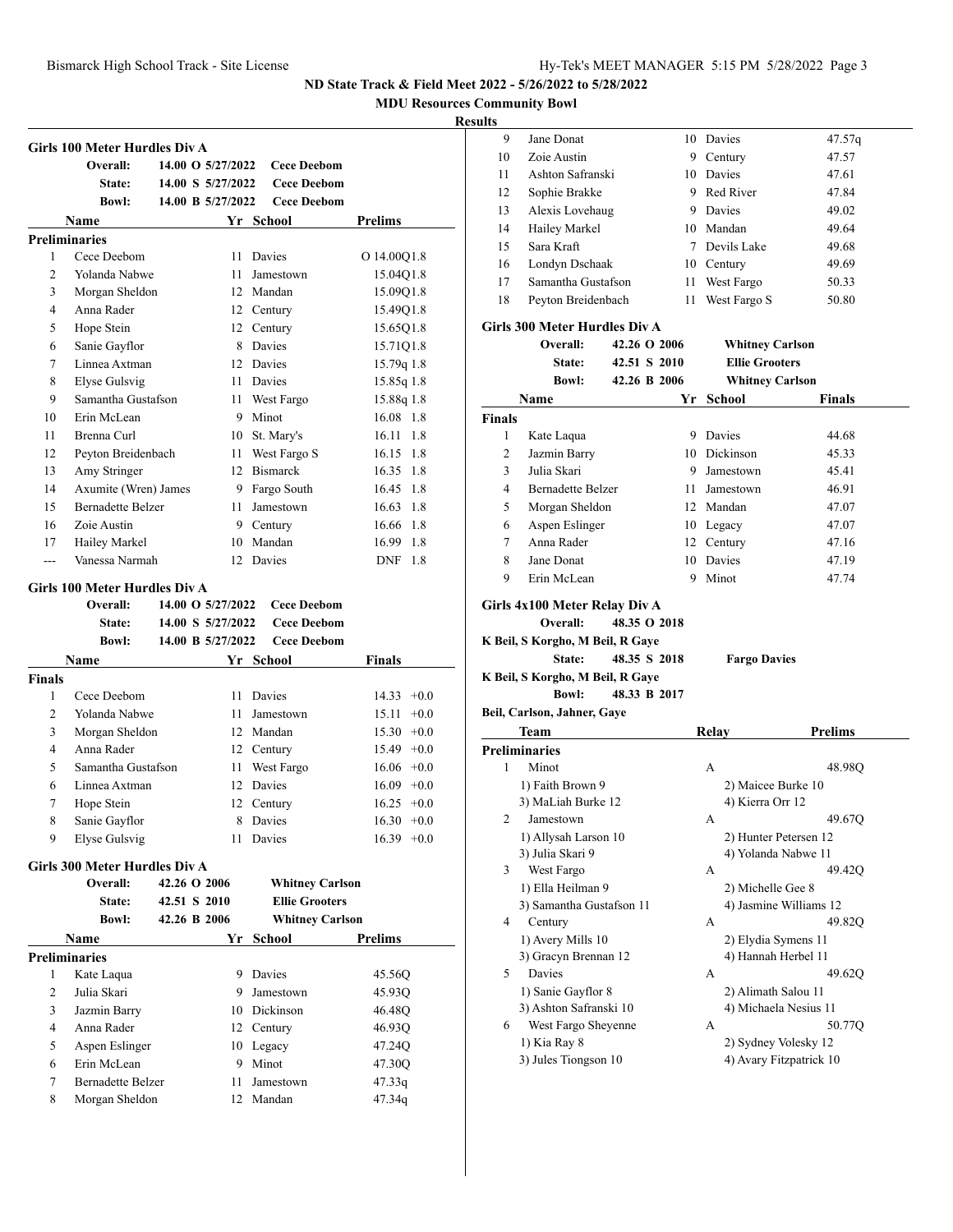# **MDU Resources Community Bowl**

|               | Preliminaries  (Girls 4x100 Meter Relay Div A) |              |                                            |
|---------------|------------------------------------------------|--------------|--------------------------------------------|
|               | Team                                           | Relay        | <b>Prelims</b>                             |
| 7             | Mandan                                         | А            | 50.59q                                     |
|               | 1) Cami Frey 10                                |              | 2) Jelani Jones 10                         |
|               | 3) Teya Barrios 10                             |              | 4) McKayla Lindbo 12                       |
| 8             | Shanley                                        | А            | 50.72q                                     |
|               | 1) Noelle Friederichs 8                        |              | 2) Isabelle Snyder 12                      |
|               | 3) Mesiku Hakim 10                             |              | 4) Paige Renschler 10                      |
| 9             | <b>Bismarck</b>                                | А            | 51.02q                                     |
|               | 1) Cassy Praska 12                             |              | 2) Kendall Berg 12                         |
|               | 3) Jilian Quale 8                              |              | 4) Emery Schmitz 11                        |
| 10            | Legacy                                         | А            | 51.62                                      |
|               | 1) Autumn Bossert 9                            |              | 2) Olivia Weiler 11                        |
|               | 3) Reese Duchsherer 10                         |              | 4) Machaela Pochant 11                     |
| 11            | Fargo South                                    | А            | 51.79                                      |
|               | 1) Nishi Yvette 9                              |              | 2) Callie Baukol 11                        |
|               | 3) Riley Giere 8                               |              | 4) Jordis Maxwell 10                       |
| 12            | Williston                                      | А            | 52.21                                      |
|               | 1) Kaylea Kealoha 10                           |              | 2) Micah Fleck                             |
|               | 3) Elyse Lux 9                                 |              | 4) Kaelyn Sime 12                          |
| 13            | Dickinson                                      | А            | 52.21                                      |
|               | 1) Jayden Atkins 9                             |              | 2) Emily Ash 11                            |
|               | 3) Staci Kempenich 12                          |              | 4) Kamora Phillips 8                       |
| 14            | Wahpeton                                       | А            | 52.41                                      |
|               | 1) Christa Habiger 12                          |              | 2) Halle Miller 9                          |
|               | 3) Anika Birkelo 11                            |              | 4) Quinn Bassingthwaite 12                 |
| 15            | Fargo North                                    | А            | 53.06                                      |
|               | 1) Taylor Tedford 12                           |              | 2) Reagan Carlson 11                       |
|               | 3) Emily Skalicky 12                           |              | 4) Grace Miller 12                         |
| 16            | Devils Lake                                    | A            | 53.87                                      |
|               |                                                |              |                                            |
|               | 1) Isabella Tangedal 10<br>3) Sara Kraft 7     |              | 2) Chaylee Hewson 10<br>4) Cabryn Fritel 9 |
| 17            | Horace                                         | А            | 55.62                                      |
|               |                                                |              |                                            |
|               | 1) Sydney Schweyen 10                          |              | 2) Evangeline Sappington 9                 |
|               | 3) Sydney Bailey 9                             |              | 4) Isabella Nygaard 8                      |
|               | Girls 4x100 Meter Relay Div A                  |              |                                            |
|               | 48.35 O 2018<br>Overall:                       |              |                                            |
|               | K Beil, S Korgho, M Beil, R Gaye               |              |                                            |
|               | 48.35 S 2018<br><b>State:</b>                  |              | <b>Fargo Davies</b>                        |
|               | K Beil, S Korgho, M Beil, R Gaye               |              |                                            |
|               | <b>Bowl:</b><br>48.33 B 2017                   |              |                                            |
|               | Beil, Carlson, Jahner, Gaye                    |              |                                            |
|               | Team                                           | <b>Relay</b> | <b>Finals</b>                              |
| <b>Finals</b> |                                                |              |                                            |
| 1             | West Fargo                                     | А            | 48.96                                      |
|               | 1) Ella Heilman 9                              |              | 2) Michelle Gee 8                          |
|               | 3) Samantha Gustafson 11                       |              | 4) Jasmine Williams 12                     |
| 2             | Minot                                          | А            | 49.05                                      |
|               |                                                |              |                                            |
|               | 1) Faith Brown 9<br>3) MaLiah Burke 12         |              | 2) Maicee Burke 10                         |
| 3             | Jamestown                                      |              | 4) Kierra Orr 12                           |
|               |                                                | А            | 49.35                                      |
|               | 1) Allysah Larson 10                           |              | 2) Hunter Petersen 12                      |
|               | 3) Julia Skari 9                               |              | 4) Yolanda Nabwe 11                        |

| ults |                                               |              |                                   |
|------|-----------------------------------------------|--------------|-----------------------------------|
| 4    | Davies                                        | А            | 49.88                             |
|      | 1) Sanie Gayflor 8                            |              | 2) Alimath Salou 11               |
|      | 3) Ashton Safranski 10                        |              | 4) Michaela Nesius 11             |
| 5    | <b>Bismarck</b>                               | А            | 50.54                             |
|      | 1) Cassy Praska 12                            |              | 2) Kendall Berg 12                |
|      | 3) Jilian Quale 8                             |              | 4) Emery Schmitz 11               |
| 6    | Mandan                                        | А            | 50.71                             |
|      | 1) Cami Frey 10                               |              | 2) Jelani Jones 10                |
|      | 3) Teya Barrios 10                            |              | 4) McKayla Lindbo 12              |
| 7    | Century                                       | А            | 50.81                             |
|      | 1) Avery Mills 10                             |              |                                   |
|      | 3) Gracyn Brennan 12                          |              | 2) Elydia Symens 11               |
|      |                                               |              | 4) Hannah Herbel 11<br>50.93      |
| 8    | West Fargo Sheyenne                           | А            |                                   |
|      | 1) Kia Ray 8                                  |              | 2) Sydney Volesky 12              |
|      | 3) Jules Tiongson 10                          |              | 4) Avary Fitzpatrick 10           |
| 9    | Shanley                                       | А            | 51.02                             |
|      | 1) Noelle Friederichs 8                       |              | 2) Isabelle Snyder 12             |
|      | 3) Mesiku Hakim 10                            |              | 4) Paige Renschler 10             |
|      | Girls 4x200 Meter Relay Div A                 |              |                                   |
|      | <b>Overall:</b><br>1:41.73 O 2016             |              |                                   |
|      | R Gaye, K Carlson, E Jahner, R Gaye           |              |                                   |
|      | State:<br>1:41.73 S 2016                      |              | <b>Fargo Davies</b>               |
|      |                                               |              |                                   |
|      | Roseline Gaye, K Carlson, E Jahner, Rose Gaye |              |                                   |
|      | <b>Bowl:</b><br>1:41.73 B 2016                |              |                                   |
|      | Gaye, Carlson, Jahner, Gaye                   |              |                                   |
|      | Team                                          | <b>Relay</b> | <b>Prelims</b>                    |
|      |                                               |              |                                   |
|      | <b>Preliminaries</b>                          |              |                                   |
| 1    | Davies                                        | А            | 1:44.41Q                          |
|      | 1) Sanie Gayflor 8                            |              | 2) Alimath Salou 11               |
|      | 3) Ashton Safranski 10                        |              | 4) Michaela Nesius 11             |
| 2    | Minot                                         | А            | 1:44.83Q                          |
|      | 1) Faith Brown 9                              |              | 2) Maicee Burke 10                |
|      | 3) MaLiah Burke 12                            |              | 4) Kierra Orr 12                  |
| 3    | Shanley                                       | А            | 1:45.64Q                          |
|      |                                               |              | 2) Clara Robin 9                  |
|      | 1) Noelle Friederichs 8<br>3) Mesiku Hakim 10 |              |                                   |
| 4    |                                               | А            | 4) Paige Renschler 10<br>1:46.68Q |
|      | Century                                       |              |                                   |
|      | 1) Avery Mills 10                             |              | 2) Hannah Herbel 11               |
|      | 3) Elydia Symens 11                           |              | 4) Norah Green 8                  |
| 5    | West Fargo                                    | А            | 1:46.18Q                          |
|      | 1) Ella Heilman 9                             |              | 2) Michelle Gee 8                 |
|      | 3) Zevina Scarbrough 9                        |              | 4) Samantha Gustafson 11          |
| 6    | West Fargo Sheyenne                           | А            | 1:46.72Q                          |
|      | 1) Kia Ray 8                                  |              | 2) Sydney Volesky 12              |
|      | 3) Jules Tiongson 10                          |              | 4) Avary Fitzpatrick 10           |
| 7    | Legacy                                        | А            | 1:46.76q                          |
|      | 1) Aspen Eslinger 10                          |              | 2) Cambree Volk 8                 |
|      | 3) Whitney Welk 9                             |              | 4) Olivia Weiler 11               |
| 8    | <b>Bismarck</b>                               | А            | 1:47.63q                          |
|      | 1) Cassy Praska 12                            |              | 2) Kendall Berg 12                |
|      | 3) Katelyn Luther 9                           |              | 4) Jilian Quale 8                 |
| 9    | Fargo South                                   | А            | 1:48.65q                          |
|      | 1) Jordis Maxwell 10                          |              | 2) Axumite (Wren) James 9         |
|      | 3) Nishi Yvette 9                             |              | 4) Callie Baukol 11               |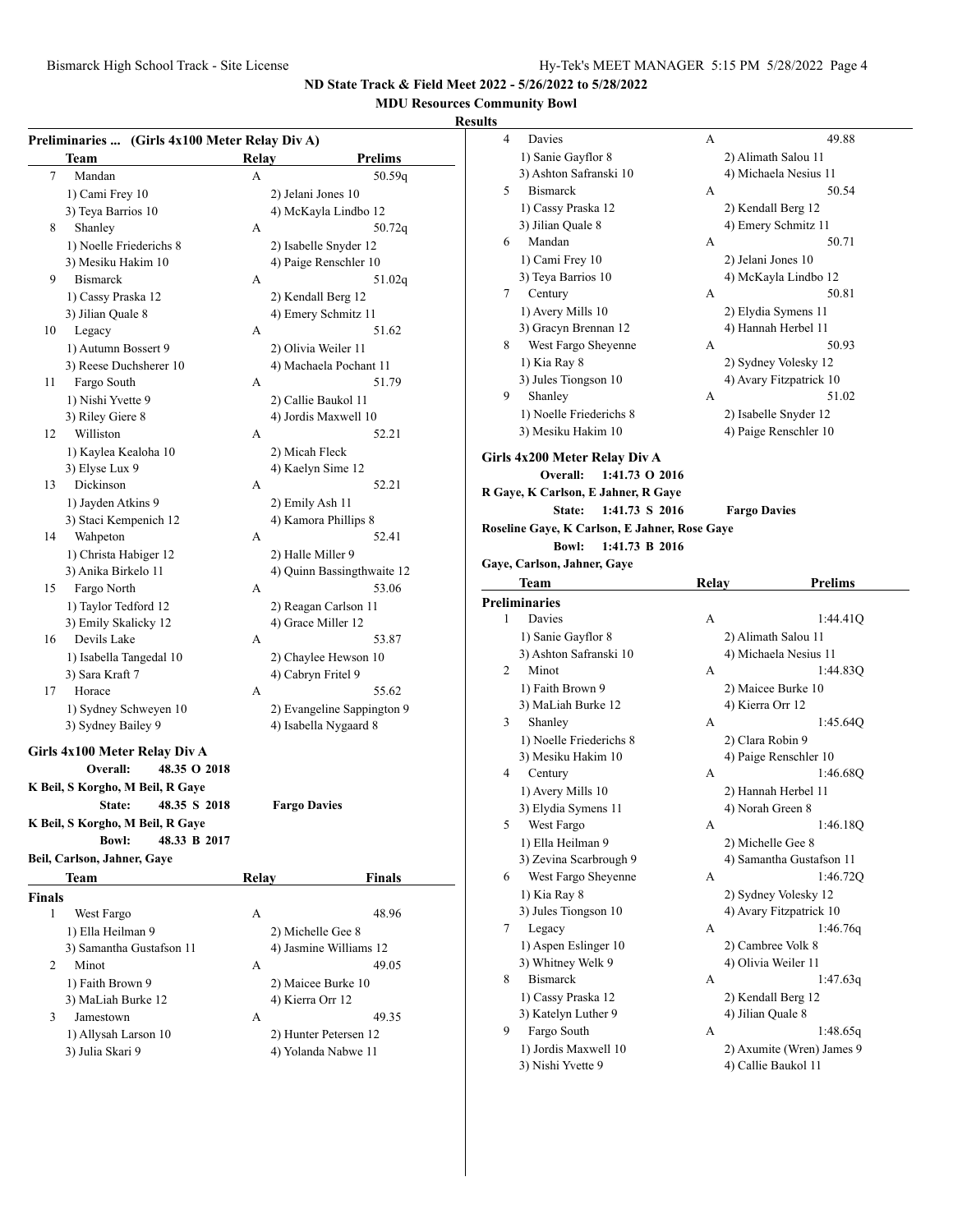## **MDU Resources Community Bowl**

|        | Team                                                                                                                                                                             | Relay        |                                  |
|--------|----------------------------------------------------------------------------------------------------------------------------------------------------------------------------------|--------------|----------------------------------|
| 10     | Williston                                                                                                                                                                        | A            | <b>Prelims</b><br>1:48.79        |
|        |                                                                                                                                                                                  |              |                                  |
|        | 1) Kaylea Kealoha 10                                                                                                                                                             |              | 2) Emma Solberg 12               |
|        | 3) Micah Fleck<br>Dickinson                                                                                                                                                      |              | 4) Kaelyn Sime 12                |
| 11     |                                                                                                                                                                                  | А            | 1:49.19                          |
|        | 1) Jayden Atkins 9                                                                                                                                                               |              | 2) Emily Ash 11                  |
| 12     | 3) Staci Kempenich 12<br>Devils Lake                                                                                                                                             |              | 4) Cecilia Homiston 8            |
|        |                                                                                                                                                                                  | А            | 1:50.05                          |
|        | 1) Gabby Tangedal 9                                                                                                                                                              |              | 2) Kiya McLaurin 12              |
| 13     | 3) Cabryn Fritel 9<br>Red River                                                                                                                                                  | А            | 4) Annika McCarthy 11<br>1:50.44 |
|        |                                                                                                                                                                                  |              |                                  |
|        | 1) Morgan Hartze 10                                                                                                                                                              |              | 2) Jocelynne Hoefs 7             |
|        | 3) Mya Mannausau 9<br>Mandan                                                                                                                                                     |              | 4) Ellery White 9                |
| 14     |                                                                                                                                                                                  | А            | 1:50.64                          |
|        | 1) Breann Radke 11                                                                                                                                                               |              | 2) Jelani Jones 10               |
|        | 3) Abigail Kapella 9                                                                                                                                                             |              | 4) Hailey Markel 10              |
| 15     | Fargo North                                                                                                                                                                      | A            | 1:52.75                          |
|        | 1) Taylor Tedford 12                                                                                                                                                             |              | 2) Nora Fluge 9                  |
|        | 3) Emily Skalicky 12                                                                                                                                                             |              | 4) Grace Miller 12               |
| 16     | St. Mary's                                                                                                                                                                       | А            | 1:54.64                          |
|        | 1) Brenna Curl 10                                                                                                                                                                |              | 2) Emma Mckenzie 11              |
|        | 3) Katee Hollenbeck 11                                                                                                                                                           |              | 4) Alexis Gerving 10             |
|        | 1:41.73 O 2016<br>Overall:<br>R Gaye, K Carlson, E Jahner, R Gaye<br>State:<br>1:41.73 S 2016<br>Roseline Gaye, K Carlson, E Jahner, Rose Gaye<br>1:41.73 B 2016<br><b>Bowl:</b> |              | <b>Fargo Davies</b>              |
|        | Gaye, Carlson, Jahner, Gaye                                                                                                                                                      |              |                                  |
|        | Team                                                                                                                                                                             | <b>Relay</b> | <b>Finals</b>                    |
| Finals |                                                                                                                                                                                  |              |                                  |
| 1      | Davies                                                                                                                                                                           | А            | 1:43.52                          |
|        | 1) Sanie Gayflor 8                                                                                                                                                               |              | 2) Alimath Salou 11              |
|        | 3) Ashton Safranski 10                                                                                                                                                           |              | 4) Michaela Nesius 11            |
| 2      | Century                                                                                                                                                                          | А            | 1:43.95                          |
|        | 1) Avery Mills 10                                                                                                                                                                |              | 2) Elydia Symens 11              |
|        | 3) Hannah Herbel 11                                                                                                                                                              |              | 4) Eden Fridley 10               |
| 3      | Minot                                                                                                                                                                            | А            | 1:44.51                          |
|        | 1) Faith Brown 9                                                                                                                                                                 |              | 2) Maicee Burke 10               |
|        | 3) MaLiah Burke 12                                                                                                                                                               |              | 4) Kierra Orr 12                 |
| 4      | Shanley                                                                                                                                                                          | А            | 1:46.32                          |
|        | 1) Noelle Friederichs 8                                                                                                                                                          |              | 2) Clara Robin 9                 |
|        | 3) Mesiku Hakim 10                                                                                                                                                               |              | 4) Paige Renschler 10            |
| 5      | West Fargo Sheyenne                                                                                                                                                              | А            |                                  |
|        | 1) Kia Ray 8                                                                                                                                                                     |              | 1:46.46<br>2) Sydney Volesky 12  |
|        | 3) Jules Tiongson 10                                                                                                                                                             |              | 4) Avary Fitzpatrick 10          |
| 6      | <b>Bismarck</b>                                                                                                                                                                  | А            | 1:46.47                          |
|        | 1) Cassy Praska 12                                                                                                                                                               |              | 2) Kendall Berg 12               |
|        | 3) Katelyn Luther 9                                                                                                                                                              |              | 4) Jilian Quale 8                |
| 7      | West Fargo                                                                                                                                                                       | А            | 1:47.00                          |
|        | 1) Ella Heilman 9                                                                                                                                                                |              | 2) Michelle Gee 8                |

| ults        |                                                |       |                           |
|-------------|------------------------------------------------|-------|---------------------------|
| 8           | Legacy                                         | А     | 1:47.37                   |
|             | 1) Autumn Bossert 9                            |       | 2) Aspen Eslinger 10      |
|             | 3) Whitney Welk 9                              |       | 4) Olivia Weiler 11       |
| 9           | Fargo South                                    | А     | 1:47.48                   |
|             | 1) Jordis Maxwell 10                           |       | 2) Axumite (Wren) James 9 |
|             | 3) Nishi Yvette 9                              |       | 4) Callie Baukol 11       |
|             |                                                |       |                           |
|             | Girls 4x400 Meter Relay Div A                  |       |                           |
|             | 3:58.32 O 2021<br>Overall:                     |       |                           |
|             | A Ketterling, E Goldade, A Kinnebrew, E Palmer |       |                           |
|             | 3:58.32 S 2021<br>State:                       |       | <b>Bismarck Century</b>   |
|             | A Ketterling, E Goldade, A Kinnebrew, E Palmer |       |                           |
|             | <b>Bowl:</b><br>3:58.32 B 2021                 |       |                           |
|             | A Ketterling, E Goldade, A Kinnebrew, E Palmer |       |                           |
|             | Team                                           | Relay | <b>Finals</b>             |
|             |                                                |       |                           |
| Finals<br>1 | Davies                                         | А     | 4:02.85                   |
|             |                                                |       |                           |
|             | 1) Ashton Safranski 10                         |       | 2) Brenna Barnick 12      |
|             | 3) Hailey Bjerke 12                            |       | 4) Kate Laqua 9           |
| 2           | Fargo North                                    | А     | 4:03.55                   |
|             | 1) Abigail Lovelace 11                         |       | 2) Grayce Anderson 9      |
|             | 3) Grace Thiel 9                               |       | 4) Anna Lien 12           |
| 3           | Century                                        | А     | 4:05.37                   |
|             | 1) Autumn Ketterling 12                        |       | 2) Leah Herbel 11         |
|             | 3) Norah Green 8                               |       | 4) Eden Fridley 10        |
| 4           | Devils Lake                                    | А     | 4:11.27                   |
|             | 1) Gabby Tangedal 9                            |       | 2) Cabryn Fritel 9        |
|             | 3) Kiya McLaurin 12                            |       | 4) Annika McCarthy 11     |
| 5           | Mandan                                         | А     | 4:11.36                   |
|             | 1) Cami Frey 10                                |       | 2) Morgan Sheldon 12      |
|             | 3) Abigail Kapella 9                           |       | 4) Acey Elkins 11         |
| 6           | Red River                                      | А     | 4:11.40                   |
|             | 1) Morgan Hartze 10                            |       | 2) Jocelynne Hoefs 7      |
|             | 3) Lauren Dosch 11                             |       | 4) Jocelyn Schiller 10    |
| 7           | Jamestown                                      | А     | 4:13.30                   |
|             | 1) Allysah Larson 10                           |       | 2) Julia Skari 9          |
|             | 3) Haylie Hakanson 11                          |       | 4) Bernadette Belzer 11   |
| 8           | Shanley                                        | А     | 4:14.11                   |
|             | 1) Clara Robin 9                               |       | 2) Mesiku Hakim 10        |
|             | 3) Anna Bernhardt 12                           |       | 4) Noelle Friederichs 8   |
| 9           | St. Mary's                                     | А     | 4:14.63                   |
|             | 1) Alexis Gerving 10                           |       | 2) Kylie Wald 11          |
|             | 3) Abigail Eberle 10                           |       | 4) Eva Selensky 9         |
| 10          | Watford City                                   | А     | 4:15.31                   |
|             | 1) Jessica Mogen 10                            |       | 2) Savanna Olson 11       |
|             | 3) Fallon Sampsel 9                            |       | 4) Jaelyn Ogle 11         |
| 11          | Legacy                                         | А     | 4:16.24                   |
|             | 1) Whitney Welk 9                              |       | 2) Lauren Woeste 8        |
|             | 3) McKenzie Hildremyr 8                        |       | 4) Aspen Eslinger 10      |
| 12          | West Fargo                                     | А     | 4:17.63                   |
|             | 1) Brenna White 12                             |       | 2) Ella Heilman 9         |
|             | 3) Lily Wavrin 7                               |       | 4) Sadie Wavrin 9         |
| 13          | Dickinson                                      | А     | 4:18.85                   |
|             | 1) Sadie Stevenson 10                          |       | 2) Arabella Privatsky 9   |
|             | 3) Emily Ash 11                                |       | 4) Claire Kreidt 12       |
|             |                                                |       |                           |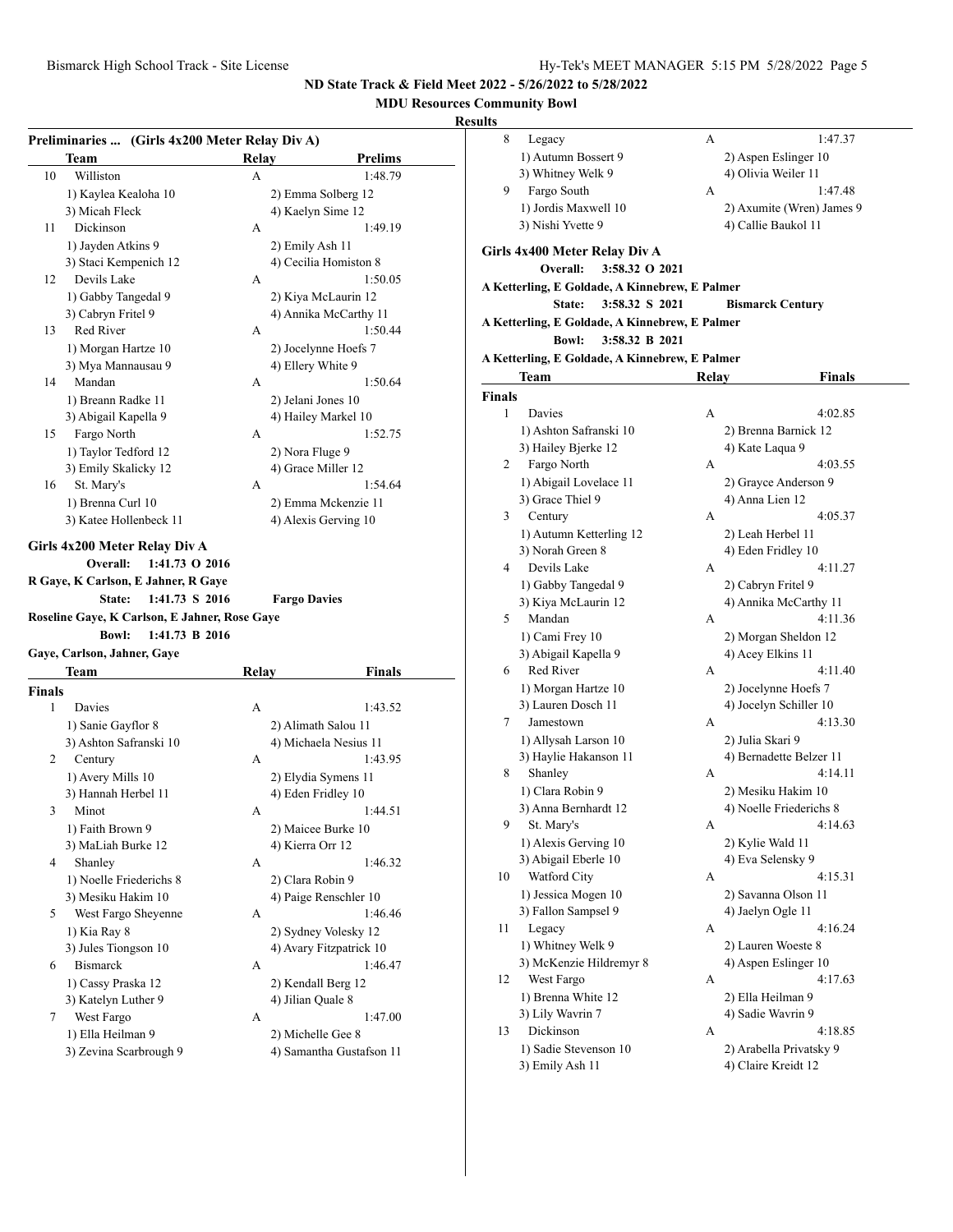## **MDU Resources Community Bowl**

|               | Team                                      | Relay | Finals                  |
|---------------|-------------------------------------------|-------|-------------------------|
| 14            | Minot                                     | A     | 4:22.24                 |
|               | 1) Emily Mattern 11                       |       | 2) Annyca Wilson 9      |
|               | 3) Nevaeh Perez-Coleman 11                |       | 4) Kierra Orr 12        |
| 15            | West Fargo Sheyenne                       | А     | 4:23.79                 |
|               | 1) Jules Tiongson 10                      |       | 2) Olivia Beschorner 11 |
|               | 3) Leziga Kpeenu 11                       |       | 4) Jersey Lang 9        |
| 16            | <b>Bismarck</b>                           | А     | 4:27.23                 |
|               | 1) Amy Stringer 12                        |       | 2) Emerson Carufel 10   |
|               | 3) Katelyn Luther 9                       |       | 4) Jilian Quale 8       |
|               |                                           |       |                         |
|               | Girls 4x800 Meter Relay Div A             |       |                         |
|               | Overall:<br>9:22.68 O 2017                |       |                         |
|               | P Jensen, K Wescom, J Guidinger, L Werner |       |                         |
|               | State:<br>9:22.68 S 2017                  |       | <b>Bismarck Legay</b>   |
|               | P Jensen, K Wescom, J Guidinger, L Werner |       |                         |
|               | <b>Bowl:</b><br>9:22.68 B 2017            |       |                         |
|               | Jensen, Wescom, Guidinger, Werner         |       |                         |
|               | Team                                      | Relay | Finals                  |
| <b>Finals</b> |                                           |       |                         |
| 1             | Fargo North                               | А     | 9:39.35                 |
|               | 1) Elle Sondag 12                         |       | 2) Grayce Anderson 9    |
|               | 3) Grace Thiel 9                          |       | 4) Anna Lien 12         |
| 2             | Century                                   | А     | 9:48.01                 |
|               | 1) Leah Herbel 11                         |       | 2) Autumn Ketterling 12 |
|               | 3) Addison Heck 8                         |       | 4) Erin Palmer 12       |
| 3             | Red River                                 | А     | 9:48.89                 |
|               | 1) Jocelyn Schiller 10                    |       | 2) Campbell Dorsey 12   |
|               | 3) Morgan Hartze 10                       |       | 4) Lauren Dosch 11      |
| 4             | Davies                                    | А     | 9:51.26                 |
|               | 1) Brenna Barnick 12                      |       | 2) Kinley Steckler 8    |
|               | 3) Cierra Bornemann 10                    |       | 4) Hailey Bjerke 12     |
| 5             | West Fargo                                | А     | 9:54.69                 |
|               | 1) Brenna White 12                        |       | 2) Jordan Knudsvig 11   |
|               | 3) Kaelyn Berg 12                         |       | 4) Emily Klaman 12      |
| 6             | Williston                                 | А     | 9:56.55                 |
|               | 1) Marenn Larsen 11                       |       | 2) Sierra Watterud 12   |
|               | 3) Dru Zander                             |       | 4) Eleni Lovgren 12     |
| 7             | St. Mary's                                | А     | 9:57.65                 |
|               | 1) Kylie Wald 11                          |       | 2) Abigail Eberle 10    |
|               | 3) Hattie Roemmich 7                      |       | 4) Eva Selensky 9       |
| 8             | Legacy                                    | А     | 10:05.22                |
|               | 1) Lauren Woeste 8                        |       | 2) Taylor Gabbert 10    |
|               | 3) Bre Axt 9                              |       | 4) Aubrey Rost 9        |
| 9             | <b>Bismarck</b>                           | А     | 10:08.38                |
|               | 1) Dalila Sharp 10                        |       | 2) Bayla Weigel 10      |
|               | 3) Sophia Ness 10                         |       | 4) Taya Fettig 9        |
| 10            | Watford City                              | А     | 10:08.53                |
|               | 1) Jessica Mogen 10                       |       | 2) Savanna Olson 11     |
|               | 3) Fallon Sampsel 9                       |       | 4) Jaelyn Ogle 11       |
|               | Minot                                     | А     | 10:17.40                |
| 11            |                                           |       |                         |
|               | 1) Mandy Schmidt 10                       |       | 2) Scout Ulrickson 8    |

| 12            |                                           |              |                              |                         |  |
|---------------|-------------------------------------------|--------------|------------------------------|-------------------------|--|
|               | Dickinson                                 |              | А                            | 10:18.52                |  |
|               | 1) Claire Kreidt 12                       |              |                              | 2) Arabella Privatsky 9 |  |
|               | 3) Abby Praus 7                           |              | 4) Leila Gregoire 8          |                         |  |
| 13            | Valley City                               |              | А                            | 10:19.07                |  |
|               | 1) Reagan Berg 10                         |              | 2) Carly Goven 11            |                         |  |
|               | 3) Sydnee Ingstad 11                      |              | 4) Greta Goven 9             |                         |  |
| 14            | Shanley                                   |              | А                            | 10:20.35                |  |
|               |                                           |              |                              |                         |  |
|               | 1) Lucy Grothmann 8                       |              | 2) Kiley Craft 12            |                         |  |
|               | 3) Anna Bernhardt 12                      |              | 4) Brynn McNeally 10         |                         |  |
| 15            | West Fargo Sheyenne                       |              | А                            | 10:29.72                |  |
|               | 1) Olivia Heilman 10                      |              | 2) Jersey Lang 9             |                         |  |
|               | 3) Jazlyn Heilman 8                       |              |                              | 4) Olivia Beschorner 11 |  |
| 16            | Devils Lake                               |              | A                            | 10:37.90                |  |
|               | 1) Gabrielle McLaurin 10                  |              | 2) Kayla Britsch 11          |                         |  |
|               | 3) Emily McLaurin 7                       |              | 4) Kiya McLaurin 12          |                         |  |
|               | <b>Girls High Jump Div A</b>              |              |                              |                         |  |
|               | Overall:                                  | 5-10 O 2014  | <b>Lexy Wittmayer</b>        |                         |  |
|               | State:                                    | 5-09 S 2013  | <b>Kira Larson</b>           |                         |  |
|               | <b>Bowl:</b>                              | 5-10 B 2014  |                              |                         |  |
|               |                                           |              | Lexi Wittmayer               |                         |  |
|               | Name                                      | Yr           | School                       | <b>Finals</b>           |  |
| <b>Finals</b> |                                           |              |                              |                         |  |
| 1             | Morgan Sheldon                            |              | 12 Mandan                    | 5-03.00                 |  |
| 2             | Hope Stein                                | 12           | Century                      | 5-02.00                 |  |
| 3             | Lauryn Rydell<br>Linnea Axtman            | 11.          | Red River                    | J5-02.00                |  |
| 4             |                                           |              | 12 Davies                    | 5-01.00                 |  |
| 5             | Jordyn Rood                               |              | 8 Bismarck                   | J5-01.00                |  |
| 6<br>7        | Hunter Petersen                           | 12<br>12     | Jamestown<br><b>Bismarck</b> | J5-01.00                |  |
| 8             | Lexi Hagen<br><b>Mallory Docktor</b>      | 11           | West Fargo                   | J5-01.00                |  |
| 9             | Sannie Yeanay                             | 10           | West Fargo S                 | J5-01.00<br>4-11.00     |  |
| 9             | Abigail Lovelace                          | 11           | Fargo North                  | 4-11.00                 |  |
| 9             | Rachel Dahlen                             | 12           | Devils Lake                  | 4-11.00                 |  |
| 9             | Rachel Nwankwo                            |              | 9 Minot                      | 4-11.00                 |  |
| 9             | Haidyn Tollefson                          | 11 -         | Fargo North                  | 4-11.00                 |  |
| 9             | Adison Sagaser                            | 11 -         | Legacy                       | 4-11.00                 |  |
| 9             |                                           |              |                              |                         |  |
|               |                                           |              |                              |                         |  |
| 16            | Axumite (Wren) James<br>Reagan Carlson    | 11           | 9 Fargo South                | 4-11.00<br>4-09.00      |  |
| 16            | Camille Deringer                          | 11           | Fargo North<br>Davies        | 4-09.00                 |  |
| 16            | Sadie Stevenson                           |              | 10 Dickinson                 | 4-09.00                 |  |
| 16            | Haylie Hakanson                           | 11           | Jamestown                    | 4-09.00                 |  |
|               |                                           |              |                              |                         |  |
|               | <b>Girls Pole Vault Div A</b><br>Overall: | 12-05 O 2014 | <b>Lauren Gietzen</b>        |                         |  |
|               |                                           |              |                              |                         |  |
|               | State:                                    | 12-05 S 2014 | <b>Lauren Gietzen</b>        |                         |  |
|               | <b>Bowl:</b>                              | 12-05 B 2014 | <b>Lauren Gietzen</b>        |                         |  |
|               | Name                                      | Yr           | School                       | Finals                  |  |
| <b>Finals</b> |                                           |              |                              |                         |  |
| 1             | Emma Briggs                               | 9.           | West Fargo S                 | 11-00.00                |  |
| 2             | Emily Ash                                 | 11           | <b>Dickinson</b>             | 10-09.00                |  |
| 3             | Jolee Dahl                                | 9            | West Fargo                   | J10-09.00               |  |
| 4             | Onya Kretchman                            | 10           | Davies                       | 10-06.00                |  |
| 5             | Madison Berger                            | 11           | Legacy                       | 10-03.00                |  |
| 6             | <b>Brynlie Thueson</b>                    | 11           | Century                      | J10-03.00               |  |
| 7<br>8        | Rachel Dunlop<br>Kaitlyn Barbarick        | 11<br>11     | Century<br>Williston         | J10-03.00<br>9-09.00    |  |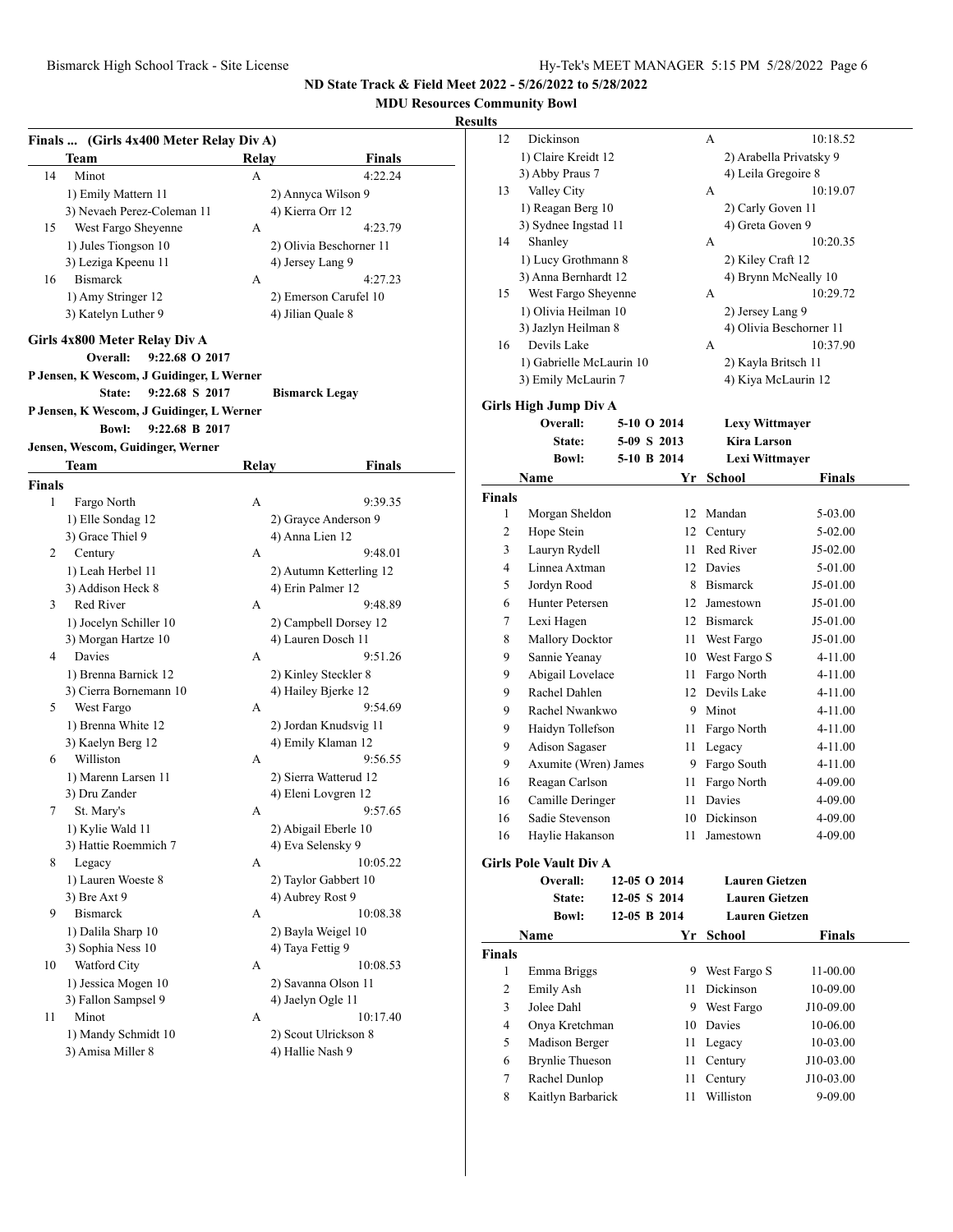**MDU Resources Community Bowl**

#### **Results**

|     | Finals  (Girls Pole Vault Div A) |     |                          |             |
|-----|----------------------------------|-----|--------------------------|-------------|
|     | Name                             | Yr. | School                   | Finals      |
| 9   | <b>Taylor Tang</b>               | 11  | West Fargo               | $J9-09.00$  |
| 10  | Alyson Krug                      | 10  | <b>Bismarck</b>          | J9-09.00    |
| 11  | Addison Tandeski                 | 9   | Davies                   | 9-03.00     |
| 11  | <b>Emery Aasen</b>               | 10  | West Fargo               | $9 - 03.00$ |
| 11  | Camille Finney                   | 11  | <b>Grand Forks</b>       | 9-03.00     |
| 14  | Elly Kuball                      |     | 10 Legacy                | 8-09.00     |
| 14  | Kadence McEvers                  | 9   | Century                  | 8-09.00     |
| 14  | Isabelle Snyder                  | 12  | Shanley                  | 8-09.00     |
| 14  | <b>Quinn Bassingthwaite</b>      | 12  | Wahpeton                 | 8-09.00     |
| 18  | Alexa Evanger                    | 11  | Legacy                   | 8-03.00     |
| --- | Corrina Ugland                   | 11  | Century                  | NH          |
|     | Girls Long Jump Div A            |     |                          |             |
|     | 19-05.50 O 2006<br>Overall:      |     | <b>Whitney Carlson</b>   |             |
|     | 19-03.25 S 2005<br><b>State:</b> |     | <b>McKenzie Mehlisch</b> |             |

|                |                      | 17-VJ.AJ D AVVJ | <b>MURAMMER MUHIMMED</b> |                      |  |
|----------------|----------------------|-----------------|--------------------------|----------------------|--|
| <b>Bowl:</b>   |                      | 19-05.50 B 2006 | <b>Whitney Carlson</b>   |                      |  |
|                | <b>Name</b>          | Yr              | School                   | <b>Finals</b>        |  |
| <b>Finals</b>  |                      |                 |                          |                      |  |
| 1              | Cece Deebom          | 11              | <b>Davies</b>            | $19-01.00 \quad 0.2$ |  |
| 2              | Jazmin Barry         | 10              | Dickinson                | $18-04.25 -0.8$      |  |
| 3              | Hope Stein           | 12              | Century                  | 17-04.00<br>1.2      |  |
| $\overline{4}$ | Anna Rader           | 12              | Century                  | $J17-04.00 -1.2$     |  |
| 5              | Onya Kretchman       | 10              | Davies                   | $17-03.50 -1.6$      |  |
| 6              | Cambree Volk         | 8               | Legacy                   | $17-02.50 -1.8$      |  |
| 7              | Ajaye Gill           | 10              | <b>Bismarck</b>          | $17-00.00 + 0.0$     |  |
| 8              | McKayla Lindbo       | 12              | Mandan                   | $16-10.50 -1.2$      |  |
| 9              | Breena Sand          | 12              | Legacy                   | $16-06.50 -0.7$      |  |
| 10             | Ava Wild             | 12              | Davies                   | $16-04.00 -1.6$      |  |
| 11             | Eden Fridley         | 10              | Century                  | $16-03.75 -1.2$      |  |
| 12             | <b>Emery Schmitz</b> | 11              | <b>Bismarck</b>          | $16-03.50 -0.8$      |  |
| 13             | Karina Olson         | 11              | Valley City              | $16-03.00 -1.4$      |  |
| 14             | Kierra Orr           | 12              | Minot                    | $16-02.50 -1.9$      |  |
| 15             | Grace Miller         | 12              | Fargo North              | $15-10.50 +0.0$      |  |
| 16             | Ava Olson            | 12              | <b>Davies</b>            | 15-10.00<br>1.1      |  |
| 17             | Micah Sander         | 10              | West Fargo S             | $15-09.00 +0.0$      |  |
| 18             | Halle Miller         | 9               | Wahpeton                 | $14-07.50 +0.0$      |  |

#### **Girls Triple Jump Div A**

|        | 39-04.25 O 1998<br>Overall: |     | <b>Crystal Cummins</b> |                 |  |
|--------|-----------------------------|-----|------------------------|-----------------|--|
|        | 39-04.25 S 1998<br>State:   |     | <b>Crystal Cummins</b> |                 |  |
|        | 39-08.25 B 2008<br>Bowl:    |     | Kristen Killoran       |                 |  |
|        | <b>Name</b>                 | Yr. | School                 | <b>Finals</b>   |  |
| Finals |                             |     |                        |                 |  |
| 1      | Hope Stein                  |     | 12 Century             | $37-00.50 +0.0$ |  |
| 2      | Onya Kretchman              | 10  | Davies                 | $36-07.00 +0.0$ |  |
| 3      | Cayla Sailer                | 10  | Davies                 | 35-08.25 0.4    |  |
| 4      | Hunter Petersen             |     | 12 Jamestown           | $35-08.00 +0.0$ |  |
| 5      | Axumite (Wren) James        | 9   | Fargo South            | 35-02.50 0.9    |  |
| 6      | Breena Sand                 |     | 12 Legacy              | $35-01.00 +0.0$ |  |
| 7      | Haley Conklin               | 9   | Minot                  | $34-07.50 +0.0$ |  |
| 8      | Gracyn Brennan              |     | 12 Century             | $34-07.00 +0.0$ |  |
| 9      | <b>Kennedy Marcus</b>       | 10  | <b>Bismarck</b>        | $33-09.75$ +0.0 |  |
| 10     | Anna Wicklow                | 11  | Davies                 | $33-09.00 +0.0$ |  |
| 11     | Ajaye Gill                  | 10  | <b>Bismarck</b>        | $33-08.75 +0.0$ |  |
|        |                             |     |                        |                 |  |

| 12 | Sophie Brakke    | 9. | Red River       | $33-07.00 +0.0$ |  |
|----|------------------|----|-----------------|-----------------|--|
| 12 | Sannie Yeanay    |    | 10 West Fargo S | 33-07.00 0.8    |  |
| 14 | Kendra King      |    | 10 Dickinson    | 33-06.75 0.2    |  |
| 15 | Linnea Axtman    |    | 12 Davies       | 33-05.00 1.1    |  |
| 16 | Haidyn Tollefson |    | 11 Fargo North  | $33-02.50 +0.0$ |  |
| 17 | Julia Skari      | 9  | Jamestown       | 33-01.50 0.3    |  |
| 18 | Londyn Dschaak   |    | 10 Century      | $32-09.00 +0.0$ |  |
|    |                  |    |                 |                 |  |

#### **Girls Shot Put Div A**

|               | 11 13 ЭНОС 1 ЦС 191 У Л |  |                   |                        |             |
|---------------|-------------------------|--|-------------------|------------------------|-------------|
|               | Overall:                |  | 49-10 O 5/26/2022 | <b>Anthonett Nabwe</b> |             |
|               | State:                  |  | 49-10 S 5/26/2022 | <b>Anthonett Nabwe</b> |             |
|               | <b>Bowl:</b>            |  | 49-10 B 5/26/2022 | <b>Anthonett Nabwe</b> |             |
|               | Name                    |  | Yr                | <b>School</b>          | Finals      |
| <b>Finals</b> |                         |  |                   |                        |             |
| 1             | <b>Anthonett Nabwe</b>  |  | 12                | Jamestown              | 49-10.00O   |
| 2             | Mary Schnell            |  | 12                | West Fargo             | 41-08.00    |
| 3             | Adisyn Schenck          |  | 12                | West Fargo S           | 41-01.00    |
| 4             | Abby Fletcher           |  | 12                | Century                | 39-11.00    |
| 5             | Cailey Moton            |  | 10                | West Fargo             | 39-07.50    |
| 6             | Scout Woods             |  | 9                 | Wahpeton               | 39-00.00    |
| 7             | Aliya Selensky          |  | 11                | Legacy                 | 38-02.00    |
| 8             | Seely Stockmoe          |  | 10                | Shanley                | 37-09.00    |
| 9             | Julia Clements          |  | 12                | Legacy                 | 36-10.00    |
| 10            | Kaylynn Red Tomahawk    |  | 12                | <b>Bismarck</b>        | 36-08.00    |
| 11            | Elsie Hardy             |  | 12                | Minot                  | 36-06.00    |
| 11            | <b>Riley Guscette</b>   |  | 11                | West Fargo             | 36-06.00    |
| 13            | Tayla Andersen          |  | 10                | <b>Bismarck</b>        | 36-04.50    |
| 14            | Christine Nwaigwe       |  | 12                | West Fargo S           | 35-05.00    |
| 15            | Berlyn Lindbo           |  | 9                 | Legacy                 | 35-02.50    |
| 16            | Jaiden Haile            |  | 9                 | Horace                 | 34-09.00    |
| 17            | Katelyn Rath            |  | 11                | <b>Bismarck</b>        | 34-06.00    |
| 18            | Jecelyn Arends          |  | 10                | Dickinson              | 33-09.00    |
| 19            | <b>Talea Furcht</b>     |  | 10                | Legacy                 | 32-09.00    |
| ---           | Emma Osier              |  | 11                | Fargo North            | <b>FOUL</b> |
|               | Mylie Trahan            |  | 11                | Century                | <b>FOUL</b> |

## **Girls Discus Throw Div A**

| Overall:     | 172-00 O 1999 | <b>Briona Reynolds</b>  |
|--------------|---------------|-------------------------|
| State:       | 172-00 S 1999 | <b>Briona Reynolds</b>  |
| <b>Bowl:</b> | 173-10 B 1999 | <b>Brionna Reynolds</b> |

|        | Name                   |    | Yr School       | Finals |  |
|--------|------------------------|----|-----------------|--------|--|
| Finals |                        |    |                 |        |  |
| 1      | <b>Anthonett Nabwe</b> | 12 | Jamestown       | 154-07 |  |
| 2      | Tayla Andersen         | 10 | <b>Bismarck</b> | 126-08 |  |
| 3      | Aliya Selensky         | 11 | Legacy          | 123-11 |  |
| 4      | Scout Woods            | 9  | Wahpeton        | 120-08 |  |
| 5      | Elsie Hardy            | 12 | Minot           | 120-02 |  |
| 6      | Kiera Oukrop           | 12 | St. Mary's      | 118-10 |  |
| 7      | Kaylynn Red Tomahawk   | 12 | <b>Bismarck</b> | 117-04 |  |
| 8      | Berlyn Lindbo          | 9  | Legacy          | 114-05 |  |
| 9      | Raya Rood              | 10 | <b>Bismarck</b> | 113-02 |  |
| 10     | Kinley Anderson        | 10 | Jamestown       | 113-00 |  |
| 11     | Emma Osier             | 11 | Fargo North     | 112-02 |  |
| 11     | Cailey Moton           |    | 10 West Fargo   | 112-02 |  |
| 13     | Chloe Wolff            | 9  | Century         | 108-04 |  |
| 14     | Mary Schnell           | 12 | West Fargo      | 105-04 |  |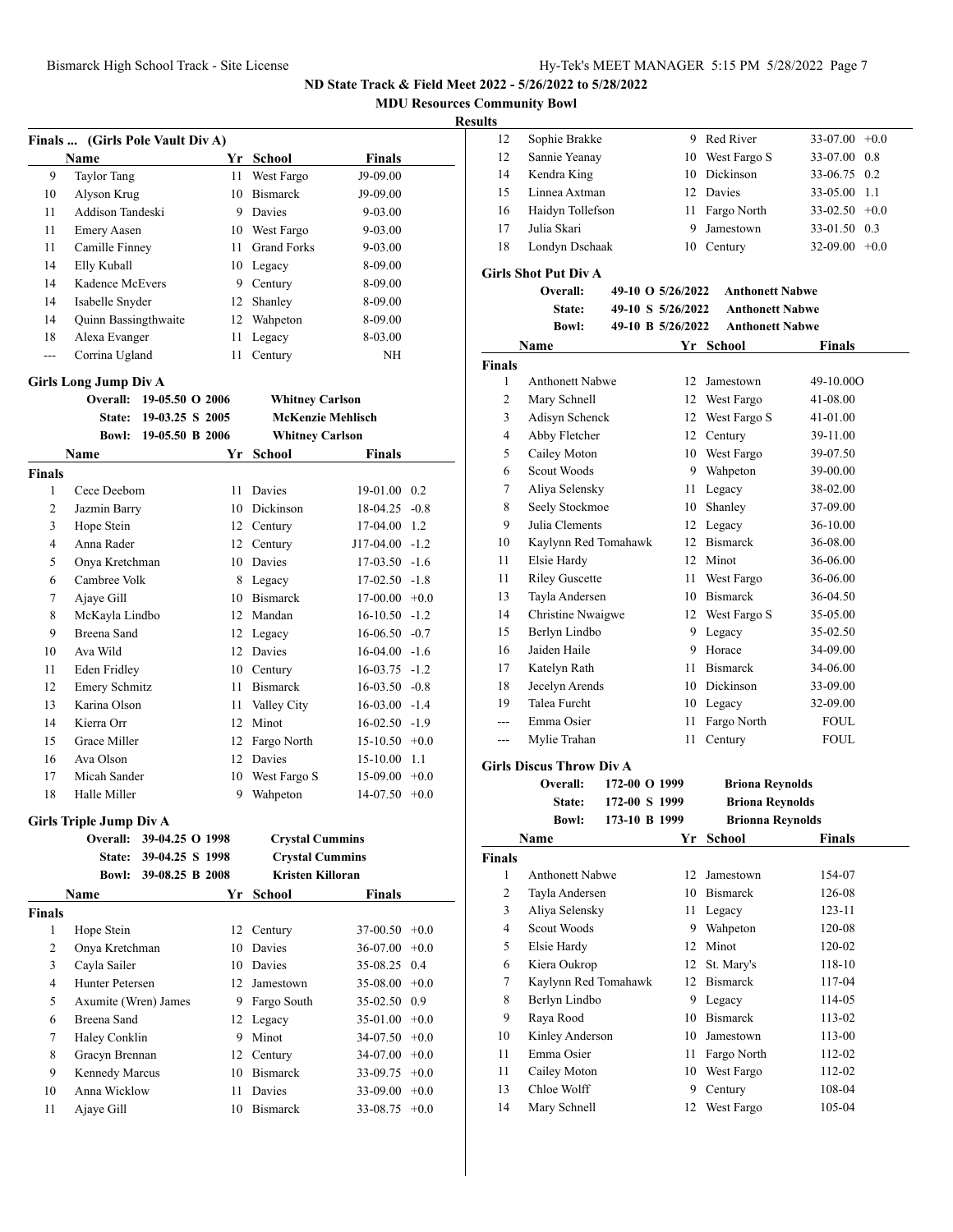12) West Fargo Sheyenne 23<br>13) Williston 22 13) Williston 22<br>14) Shanley 14

15) St. Mary's 13 16) Watford City 11

14) Shanley

**ND State Track & Field Meet 2022 - 5/26/2022 to 5/28/2022**

## **MDU Resources Community Bowl**

|        |                                    |               |    |                                                  |               | <b>Results</b>  |  |
|--------|------------------------------------|---------------|----|--------------------------------------------------|---------------|-----------------|--|
|        | Finals  (Girls Discus Throw Div A) |               |    |                                                  |               | 17) Wahpeton    |  |
|        | <b>Name</b>                        |               |    | Yr School                                        | <b>Finals</b> | 18) Devils Lake |  |
| 15     | Dru Bogden                         |               |    | 11 Minot                                         | 104-04        |                 |  |
| 16     | Katelyn Rath                       |               | 11 | <b>Bismarck</b>                                  | 103-07        |                 |  |
| 17     | Jaiden Haile                       |               | 9  | Horace                                           | 102-09        |                 |  |
| 18     | Camille Deringer                   |               | 11 | Davies                                           | 102-07        |                 |  |
| 19     | <b>Riley Guscette</b>              |               | 11 | West Fargo                                       | 101-05        |                 |  |
| 20     | Maggie Kleinknecht                 |               | 10 | Mandan                                           | 101-01        |                 |  |
| 21     | Kiara Zepeda                       |               |    | 10 West Fargo                                    | 100-06        |                 |  |
| 22     | Adisyn Schenck                     |               |    | 12 West Fargo S                                  | 98-04         |                 |  |
| 23     | Lizzy Kerzman                      |               | 9  | Bismarck                                         | 95-02         |                 |  |
| 24     | Kaylee Baker                       |               | 11 | <b>Grand Forks</b>                               | 93-00         |                 |  |
|        | <b>Girls Javelin Throw Div A</b>   |               |    |                                                  |               |                 |  |
|        | Overall:                           | 148-03 O 2002 |    | <b>Katie Wilson</b>                              |               |                 |  |
|        | State:                             | 148-03 S 2002 |    | <b>Katie Wilson</b>                              |               |                 |  |
|        | <b>Bowl:</b>                       | 147-07 B 2021 |    | <b>Taylor Leingang</b>                           |               |                 |  |
|        | Name                               |               |    | Yr School                                        | Finals        |                 |  |
| Finals |                                    |               |    |                                                  |               |                 |  |
| 1      | Anthonett Nabwe                    |               | 12 | Jamestown                                        | 144-09        |                 |  |
| 2      | Camille Deringer                   |               | 11 | Davies                                           | 127-08        |                 |  |
| 3      | Mya Sheldon                        |               | 11 | Mandan                                           | 123-09        |                 |  |
| 4      | Ella Weippert                      |               |    | 10 Red River                                     | 121-10        |                 |  |
| 5      | Morgan Johnson-Colbert             |               |    | 10 Bismarck                                      | $120 - 10$    |                 |  |
| 6      | Alexis Gerving                     |               |    | 10 St. Mary's                                    | 118-04        |                 |  |
| 7      | Abby Fletcher                      |               | 12 | Century                                          | 117-07        |                 |  |
| 8      | Cambrie Fischer                    |               | 10 | Bismarck                                         | 116-02        |                 |  |
| 9      | Kiera Oukrop                       |               |    | 12 St. Mary's                                    | $113 - 10$    |                 |  |
| 10     | Mary Schnell                       |               |    | 12 West Fargo                                    | $111 - 10$    |                 |  |
| 11     | Dru Bogden                         |               | 11 | Minot                                            | 109-04        |                 |  |
| 12     | Cayla Sailer                       |               | 10 | Davies                                           | 106-00        |                 |  |
| 13     | Paige McAllister                   |               | 12 | Shanley                                          | $105 - 10$    |                 |  |
| 14     | Adisyn Schenck                     |               | 12 | West Fargo S                                     | $104 - 10$    |                 |  |
| 15     | Emma Bontjes                       |               | 11 | Wahpeton                                         | 102-04        |                 |  |
| 16     | Brenna Curl                        |               |    | 10 St. Mary's                                    | 101-04        |                 |  |
| 17     | Anna Bendish                       |               |    | 11 Mandan                                        | $100 - 11$    |                 |  |
| 18     | Kambelle Freije                    |               | 9  | Red River                                        | 96-09         |                 |  |
| 19     | Julia Clements                     |               |    | 12 Legacy                                        | 95-09         |                 |  |
| 20     | Mariah Evenson                     |               |    | 12 Minot                                         | $93 - 00$     |                 |  |
| 21     | Elyse Gulsvig                      |               |    | 11 Davies                                        | 88-01         |                 |  |
|        |                                    |               |    |                                                  |               |                 |  |
|        |                                    |               |    | Women - Div A - Team Rankings - 19 Events Scored |               |                 |  |
|        | 1) Davies                          |               |    |                                                  |               | 137             |  |
|        | 2) Century                         |               |    |                                                  |               | $105\,$         |  |
|        | 3) Jamestown                       |               |    |                                                  |               | $76\,$          |  |
|        | 4) West Fargo                      |               |    |                                                  |               | 71              |  |
|        | 5) Mandan                          |               |    |                                                  |               | 52              |  |
|        | 6) Fargo North<br>6) Bismarck      |               |    |                                                  |               | 38              |  |
|        | 8) Dickinson                       |               |    |                                                  |               | 38              |  |
|        | 9) Red River                       |               |    |                                                  |               | 34              |  |
|        | 10) Minot                          |               |    |                                                  |               | 33<br>28        |  |
|        | 11) Legacy                         |               |    |                                                  |               | 24              |  |
|        |                                    |               |    |                                                  |               |                 |  |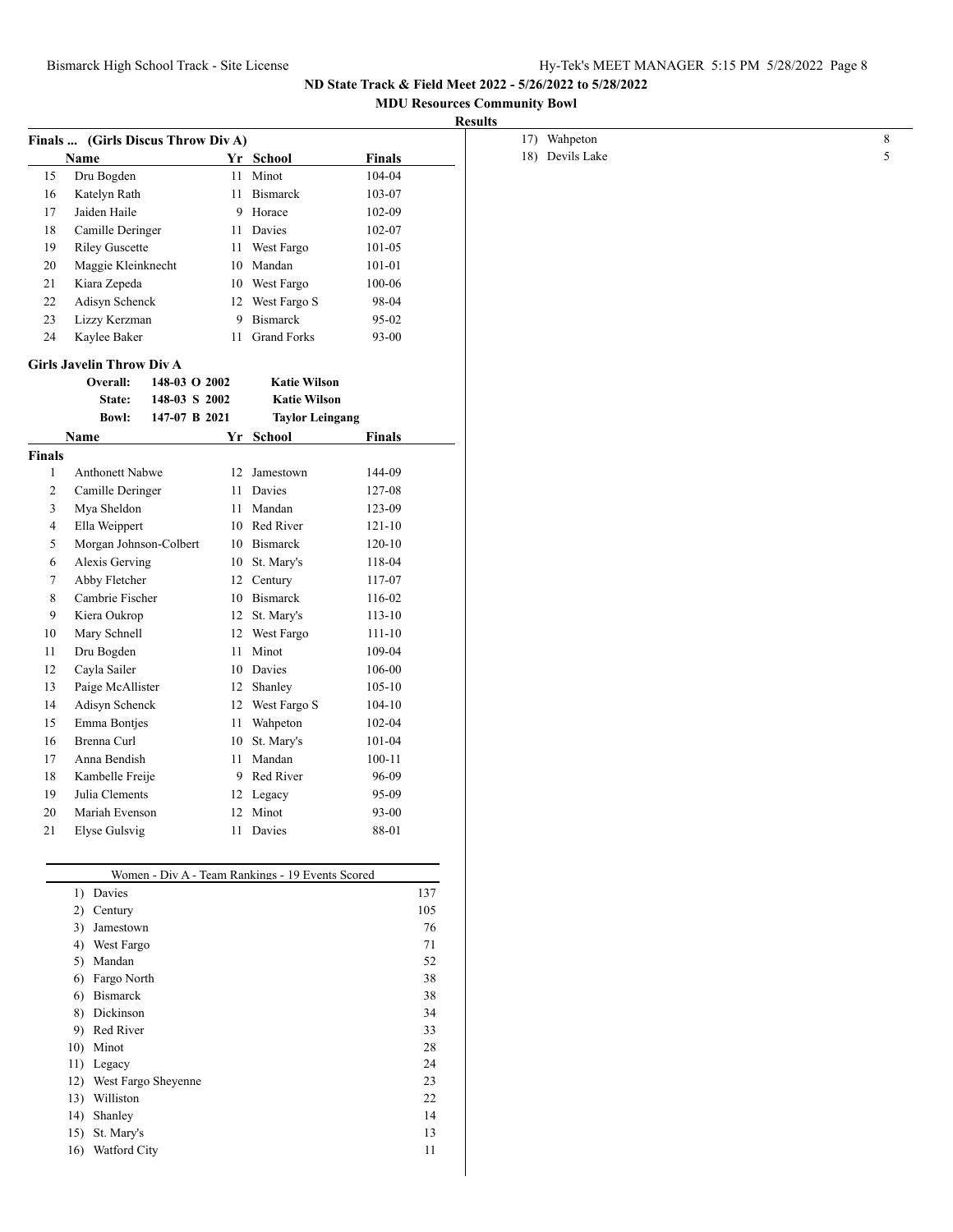**MDU Resources Community Bowl**

#### **Results**

| 20) Fargo South                                  | 4                        |
|--------------------------------------------------|--------------------------|
| Women - Div B - Team Rankings - 19 Events Scored |                          |
| 1) Central Cass                                  | 82                       |
| 2) Kindred                                       | 47                       |
| 3) Rugby                                         | 41                       |
| 4) New Rockford-Sheyenne                         | 40                       |
| 5) Beulah                                        | 38                       |
| 6) Carrington                                    | 37                       |
| 6) Lisbon                                        | 37                       |
| 8) Des-Lacs Burlington/Lewis an                  | 30                       |
| 9) Oak Grove Lutheran                            | 28                       |
| 10) Sargent County                               | 25.5                     |
| 11) Griggs Midkota                               | 21                       |
| 12) Bottineau                                    | 20                       |
| 13) Edgeley/Kulm                                 | 17                       |
| 13) Oakes                                        | 17                       |
| 15) Kidder County                                | 15.5                     |
| 16) Hatton-Northwood                             | 15                       |
| 16) Hillsboro/Central Valley                     | 15                       |
| 18) May-Port CG                                  | 14                       |
| 19) Langdon Area/Edmore/Munich                   | 13                       |
| 19) Bishop Ryan                                  | 13                       |
| 19) Bowman County                                | 13                       |
| 19) Central McLean                               | 13                       |
| 23) Dickinson Trinity                            | 12                       |
| 24) Wyndmere-Lidgerwood                          | 11                       |
| 24) Southern McLean (Washburn/Wi                 | 11                       |
| 24) Garrison                                     | 11                       |
| 27) Ellendale                                    | 10                       |
| 28) Hazen                                        | 9                        |
| 28) Stanley                                      | 9                        |
| 30) Shiloh Christian                             | 8                        |
| 30) Velva-Drake/Anamoose                         | 8                        |
| 30) Benson County                                | 8                        |
| 33) South Border (Wishek/Ashley)                 | 6                        |
| 34) LaMoure/Litch-Marion                         | 5                        |
| 34) North Star                                   | 5                        |
| 36) Northern Cass                                | 4.5                      |
| 36) Thompson                                     | 4.5                      |
| 38) Enderlin                                     | $\overline{\mathcal{L}}$ |
| 38) Drayton/Valley-Edinburg                      | 4                        |
| 38) Grafton                                      | 4                        |
| 41) Mott/Regent-New England                      | 3                        |
| 41) Trenton                                      | 3                        |
| 41) South Prairie – Max                          | 3                        |
| 44) Surrey                                       | $\overline{2}$           |
| 44) Grant County/Flasher                         | 2                        |
| 46) Linton/HMB                                   | 1                        |
|                                                  |                          |

18) Valley City 5

| Men - Div A - Team Rankings - 19 Events Scored |      |  |  |  |
|------------------------------------------------|------|--|--|--|
| Century                                        | 118  |  |  |  |
| <b>Bismarck</b>                                | 85   |  |  |  |
| West Fargo Sheyenne                            | 75.5 |  |  |  |
| Davies                                         | 58   |  |  |  |
| West Fargo                                     | 58   |  |  |  |
| <b>Grand Forks Central</b>                     | 52   |  |  |  |

| 7)  | Williston       | 46  |
|-----|-----------------|-----|
| 8)  | Red River       | 44  |
| 9)  | Legacy          | 41  |
| 10) | Fargo South     | 38  |
| 11) | Dickinson       | 25  |
| 12) | Mandan          | 23  |
| 13) | Wahpeton        | 19  |
| 14) | Minot           | 16  |
| 15) | Jamestown       | 12  |
|     | 16) Devils Lake | 7   |
| 16) | St. Mary's      | 7   |
| 18) | Shanley         | 6   |
| 19) | Watford City    | 4   |
|     | 20) Valley City | 3.5 |
| 21) | Fargo North     | 3   |
|     |                 |     |